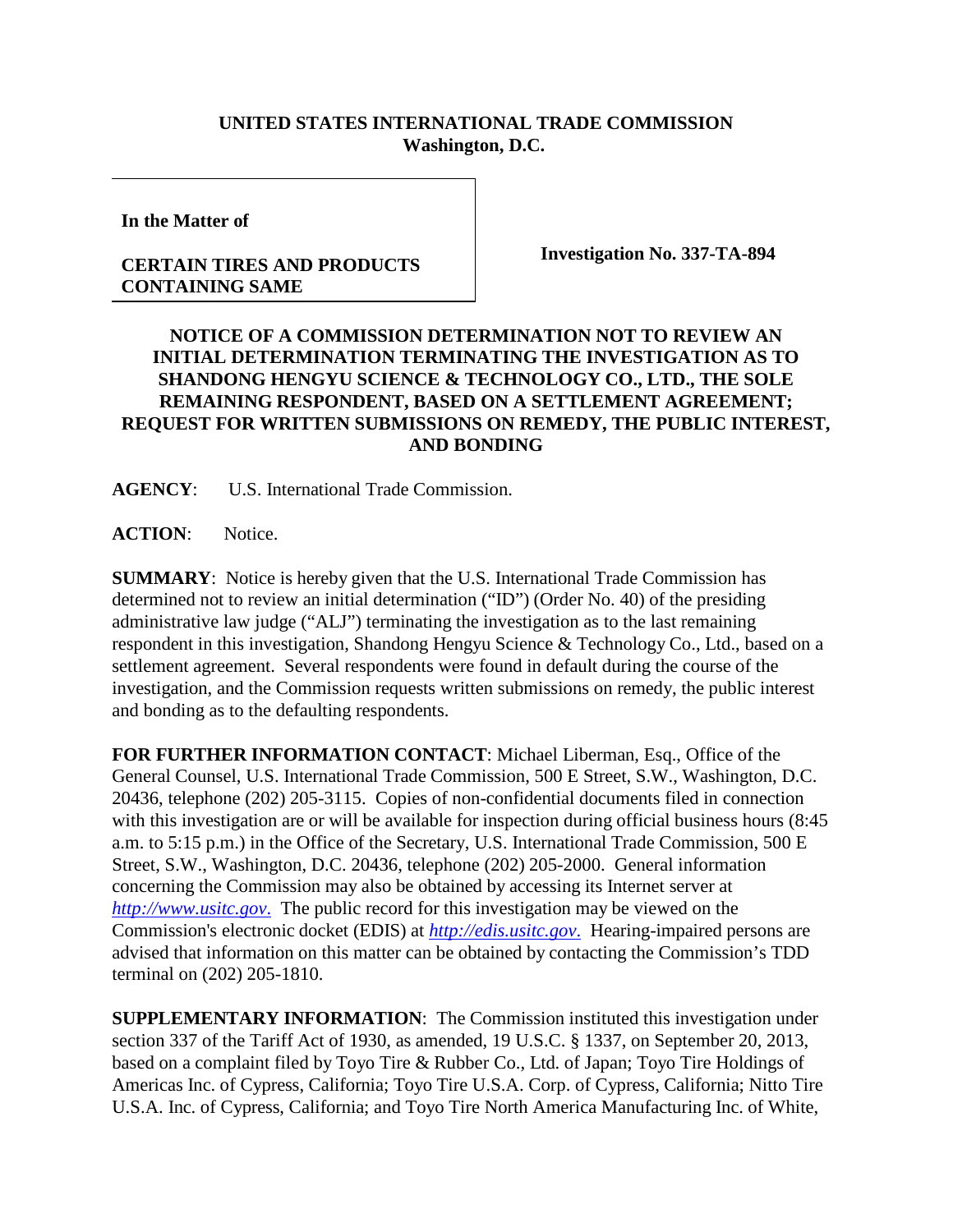Georgia (collectively, "Toyo"). The complaint, as supplemented, alleges violation of section 337 by reason of infringement of certain claims of U.S. Design Patent Nos. D487,424; D610,975; D610,976; D610,977; D615,031; D626,913; D458,214; and D653,200 by numerous respondents. 78 *Fed. Reg.* 57882-83 (Sept. 20, 2013). Subsequently, the complaint and notice of investigation were amended to add Shandong Hengyu Science & Technology Co., Ltd. ("Shandong Hengyu") as respondent. Several respondents were terminated from the investigation based on settlement agreements and consent orders.

On February 27, 2014, complainants Toyo moved to terminate the investigation as to respondent Shandong Hengyu based on a settlement agreement. On March 10, 2014, the Commission investigative attorney filed its response in support of Toyo's motion.

On March 14, 2014, the ALJ issued an ID (Order No. 40) granting the motion. The ALJ found that termination of the investigation as to Shandong Hengyu based on settlement does not impose any undue burden on the public health and welfare, competitive conditions in the United States economy, production of like or directly competitive articles in the United States, or United States consumers. No party petitioned for review of ALJ Order No. 40, and the Commission has determined not to review it.

Shandong Hengyu is the sole remaining respondent in this investigation. Previously, the following respondents were found in default: (1) WestKY Customs, LLC – by ALJ Order No. 17 (Dec. 5, 2013), *not reviewed* December 27, 2013; (2) Tire & Wheel Master, Inc.– by ALJ Order No. 17 (Dec. 5, 2013), *not reviewed* December 27, 2013; (3) Vittore Wheel & Tire – by ALJ Order No. 17 (Dec. 5, 2013), *not reviewed* December 27, 2013; (4) RTM Wheel & Tire – by ALJ Order No. 17 (Dec. 5, 2013), *not reviewed* December 27, 2013); (5) Turbo Wholesale Tires, Inc. – by ALJ Order No. 30 (Feb. 3, 2014), *not reviewed* March 6, 2014; (6) Lexani Tires – by ALJ Order No. 30 (Feb. 3, 2014), *not reviewed* March 6, 2014; (7) WTD Inc. – by ALJ Order No. 30 (Feb. 3, 2014), *not reviewed* March 6, 2014; and (8) Simple Tire – by ALJ Order No. 34 (Feb. 18, 2014), *not reviewed* March 20, 2014. Section 337(g)(l) and Commission Rule 210.16(c) authorize the Commission to order relief against respondents found in default, unless, after considering the public interest, it finds that such relief should not issue.

In connection with the final disposition of this investigation, the Commission may: (1) issue an order that could result in the exclusion of articles manufactured or imported by the defaulting respondents; and/or (2) issue a cease and desist order that could result in the defaulting respondents being required to cease and desist from engaging in unfair acts in the importation and sale of such articles. Accordingly, the Commission is interested in receiving written submissions that address the form of remedy, if any, that should be ordered. If a party seeks exclusion of an article from entry into the United States for purposes other than entry for consumption, the party should so indicate and provide information establishing that activities involving other types of entry either are adversely affecting it or likely to do so. For background, *see Certain Devices for Connecting Computers via Telephone Lines*, Inv. No . 337-TA-360, USITC Pub. No. 2843 (December 1994) (Commission Opinion).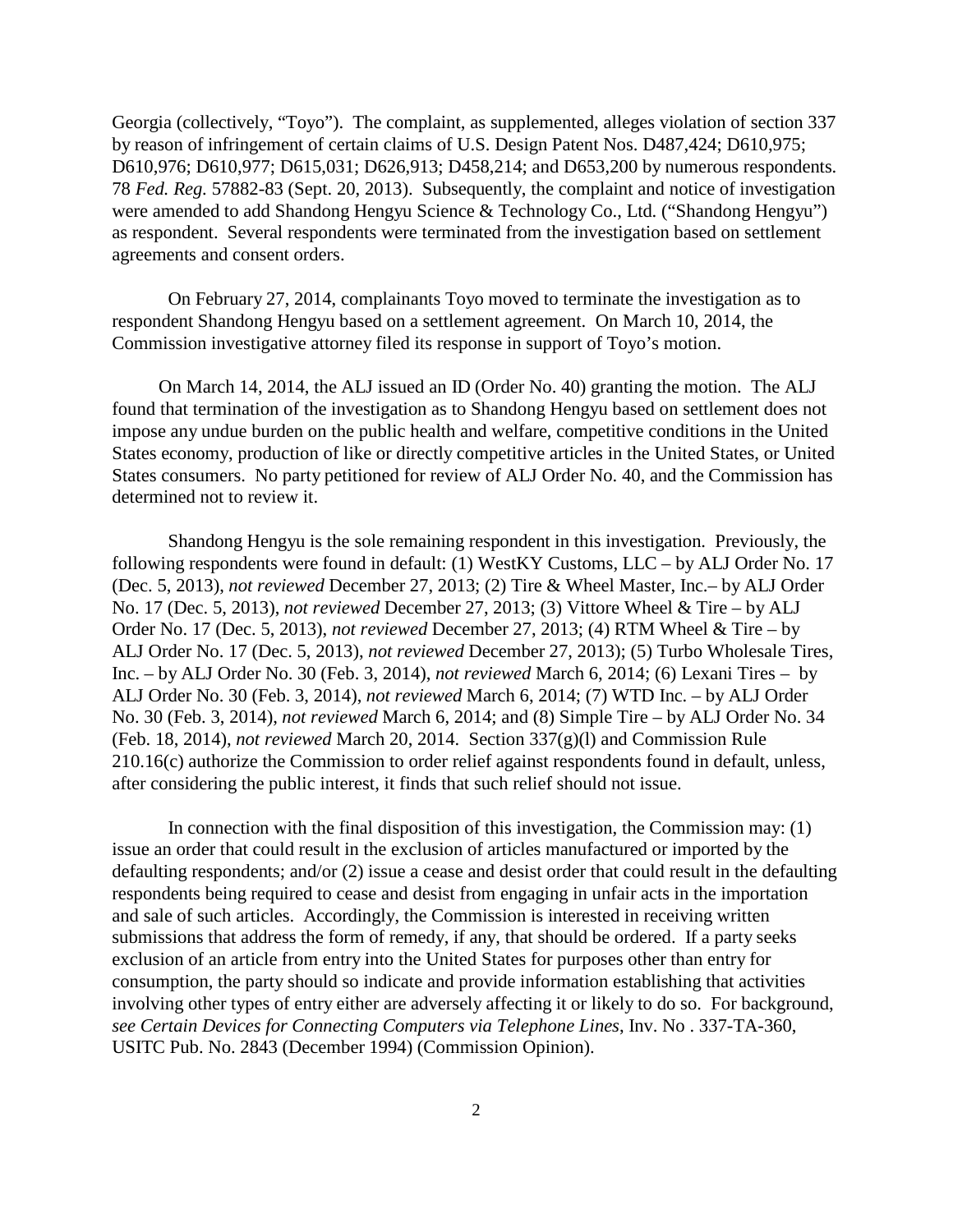If the Commission contemplates some form of remedy, it must consider the effects of that remedy upon the public interest. The factors that the Commission will consider include the effect that the exclusion order and/or cease and desists orders would have on (1) the public health and welfare, (2) competitive conditions in the U.S. economy, (3) U.S. production of articles that are like or directly competitive with those that are subject to investigation, and (4) U.S. consumers. The Commission is therefore interested in receiving written submissions that address the aforementioned public interest factors in the context of this investigation.

If the Commission orders some form of remedy, the U.S. Trade Representative, as delegated by the President, has 60 days to approve or disapprove the Commission's action. *See* Presidential Memorandum of July 21, 2005, 70 *Fed. Reg.* 43251 (July 26, 2005). During this period, the subject articles would be entitled to enter the United States under bond, in an amount determined by the Commission and prescribed by the Secretary of the Treasury. The Commission is therefore interested in receiving submissions concerning the amount of the bond that should be imposed if a remedy is ordered.

**WRITTEN SUBMISSIONS**: Parties to the investigation, interested government agencies, and any other interested parties are encouraged to file written submissions on the issues of remedy, the public interest, and bonding. Complainant and the Commission investigative attorney are also requested to submit proposed remedial orders for the Commission's consideration. Complainant is also requested to state the HTSUS numbers under which the accused products are imported and the expiration dates of the asserted patents.

Written submissions must be filed no later than close of business on [a date that is 2 weeks after the date of this notice]. Reply submissions must be filed not later than the close of business on [a date that is one week after service of main submissions]. No further submissions on these issues will be permitted unless otherwise ordered by the Commission.

Persons filing written submissions must file the original document electronically on or before the deadline stated above and submit eight true paper copies to the Office of the Secretary pursuant to section 210.4(f) of the Commission's Rules of Practice and Procedure (19 CFR § 210.4(f)). Submissions should refer to the investigation number ("Inv. No. 337-TA-894") in a prominent place on the cover page and/or the first page. (*See* Handbook for Electronic Filing Procedures, <http://www.usitc.gov/secretary/>

fed\_reg\_notices/rules/handbook\_on\_electronic\_filing.pdf). Persons with questions regarding filing should contact the Secretary (202-205-2000).

Any person desiring to submit a document to the Commission in confidence must request confidential treatment. All such requests should be directed to the Secretary to the Commission and must include a full statement of the reasons why the Commission should grant such treatment. *See* 19 CFR § 201.6. Documents for which confidential treatment by the Commission is properly sought will be treated accordingly. A redacted nonconfidential version of the document must also be filed simultaneously with any confidential filing. All nonconfidential